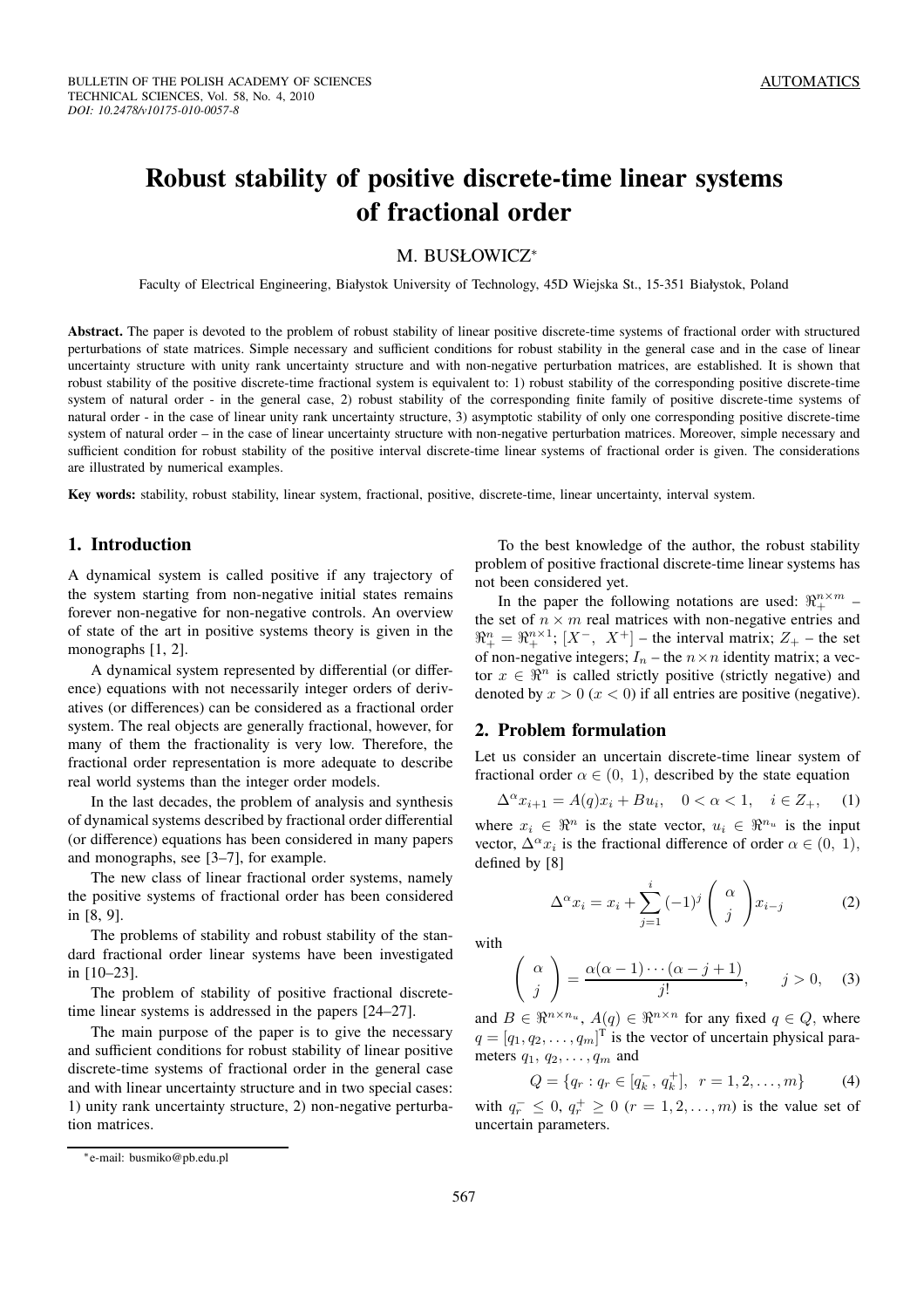Using definition (2) of fractional difference we may write the equation (1) in the form

$$
x_{i+1} = A_{\alpha}(q)x_i + \sum_{j=1}^{i} c_j(\alpha)x_{i-j} + Bu_i, \quad q \in Q, \quad (5)
$$

where

$$
A_{\alpha}(q) = A(q) + I_n \alpha \tag{6}
$$

and

$$
c_j = c_j(\alpha) = (-1)^j \begin{pmatrix} \alpha \\ j+1 \end{pmatrix}, \quad j = 1, 2, .... \quad (7)
$$

By generalization of the positivity condition of fractional discrete-time system without uncertain parameters [8] to the uncertain parameters case one obtains the following definition and lemma.

**Definition 1.** An uncertain fractional order system (1) is called positive (internally) if for any  $q \in Q$  the following condition holds:  $x_i \in \mathbb{R}_+^n \ \forall i \in Z_+$  for any initial conditions  $x_0 \in \mathbb{R}_+^n$ and all input sequences  $u_i \in \mathbb{R}_+^{n_u}$ ,  $i \in Z_+$ .

**Lemma 1.** An uncertain fractional order system (1) is positive if and only if  $B \in \mathbb{R}_+^{n \times n_u}$  and

$$
A_{\alpha}(q) = A(q) + I_n \alpha \in \mathfrak{R}_+^{n \times n}, \quad \forall q \in Q. \tag{8}
$$

In the paper we assume that all entries of the matrix  $A(q)$ (and hence  $A_{\alpha}(q)$ ) are continuous functions of uncertain parameters, non-linear or linear.

In the case of linear uncertainty structure, all entries of  $A(q)$  are linear continuous functions of uncertain parameters. Therefore, we may write

$$
A(q) = A_0 + \sum_{r=1}^{m} q_r E_r,
$$
 (9)

where  $A_0 \in \mathbb{R}^{n \times n}$  and  $E_r \in \mathbb{R}^{n \times n}$   $(r = 1, 2, \dots, m)$  are the nominal and the perturbation matrices, respectively, such that (8) holds.

The system (1) is called the system with linear unity rank uncertainty structure if

$$
rank E_r = 1, \quad r = 1, 2, \dots, m. \tag{10}
$$

The system (1) has linear uncertainty structure with nonnegative perturbation matrices if

$$
E_r \in \Re_+^{n \times n}, \quad r = 1, 2, \dots, m. \tag{11}
$$

The coefficients  $c_i = c_i(\alpha)$  defined by (7) are positive for  $\alpha \in (0, 1)$  and they strongly decrease for increasing j. Therefore, can be assumed in practical problems that  $j$  is bounded by some natural number  $h$ , called the length of practical implementation [24, 26]. In this case Eq. (5) takes the form

$$
x_{i+1} = A_{\alpha}(q)x_i + \sum_{j=1}^{h} c_j(\alpha)x_{i-j} + Bu_i, \quad q \in Q, \quad (12)
$$

with the initial conditions  $x_{-i} \in \mathbb{R}^n_+$ ,  $i = 0, 1, \ldots, h$ . The equation (12) describes an uncertain positive discrete-time linear system with  $h$  delays in state.

The time-delay system (12) is called the practical realization of fractional system (1), or equivalently, of fractional system (5).

By generalization of the stability definitions of fractional discrete-time system without uncertain parameters [24, 26, 27] to the case of uncertain system (1) one obtains the following definitions.

**Definition 2.** The positive fractional system (1) is called robustly practically stable if the system (12) is robustly stable, i.e. it is asymptotically stable for all  $q \in Q$ .

**Definition 3.** The positive fractional system (1) is called robustly stable if the solution  $x_i$  of the equation (5) for  $B = 0$ satisfies the condition  $\lim_{i\to\infty} x_i = 0$  for every non-negative initial conditions and for all  $q \in Q$ , or equivalently, the system is robustly practically stable for  $h \to \infty$ .

The practical stability and asymptotic stability problems of positive discrete-time linear systems of fractional order were considered in [24–27].

The aim of this paper is to give simple necessary and sufficient conditions for robust stability of the positive discretetime fractional system (1) in the general case and in the case of systems with linear uncertainty structure in two sub-cases:

- 1. unity rank uncertainty structure (the condition (10) holds),
- 2. non-negative perturbation matrices (the condition (11) holds, satisfaction of (10) is not necessary).

Firstly, we show that robust stability of fractional discretetime positive system (1) is equivalent to robust stability of the corresponding discrete-time positive system without delays of natural order. Next, we give simple conditions for robust stability.

### **3. Solution of the problem**

Let us consider the positive fractional system

$$
\Delta^{\alpha} x_{i+1} = Ax_i + Bu_i, \quad 0 < \alpha < 1, \quad i \in \mathbb{Z}_+, \tag{13}
$$

satisfying the positivity condition

$$
A_{\alpha} = A + I_n \alpha \in \mathbb{R}_+^{n \times n}.
$$
 (14)

The following theorems and lemma have been proved in [26].

**Theorem 1.** The positive fractional system (13) is asymptotically stable if and only if there exists a strictly positive vector  $\lambda \in \mathbb{R}_+^n$  (i.e.  $\lambda > 0$ ) such that  $[D - I_n] \lambda < 0$ , where

$$
D = A + I_n \in \mathbb{R}_+^{n \times n},\tag{15}
$$

or equivalently, the positive discrete-time linear system

$$
\mathbf{x}_{i+1} = Dx_i, \quad i \in Z_+, \tag{16}
$$

is asymptotically stable.

**Theorem 2.** The positive fractional system (13) is asymptotically stable if and only if one of the following equivalent conditions holds:

- 1. eigenvalues  $z_1, z_2, \dots, z_n$  of the matrix  $D = A + I_n$  have moduli less than 1,
- 2. all leading principal minors of the matrix  $-A$  are positive,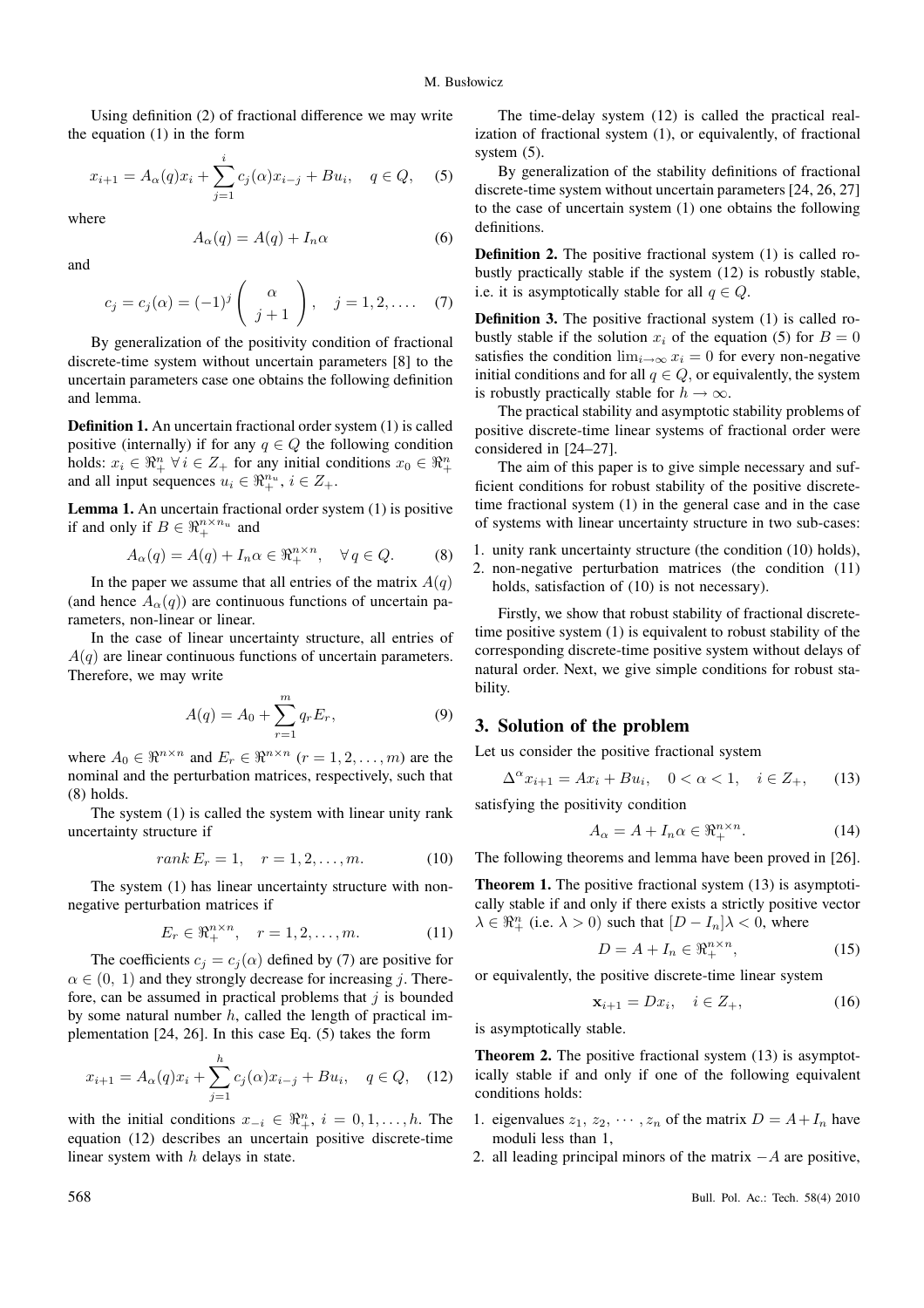3. all coefficients of the characteristic polynomial of the matrix A are positive.

**Lemma 2.** The positive fractional system (13) is not asymptotically stable if at least one diagonal entry of the matrix A is positive.

From Theorems 1 and 2 we have the following important remark.

**Remark 1.** Asymptotic stability of positive fractional system (13) does not depend on the fractional order  $\alpha \in (0, 1)$ .

By generalisation of Theorem 1 to the case of the system (1) with uncertain parameters one obtains the following theorem.

**Theorem 3.** The positive fractional discrete-time linear system (1) is robustly stable if and only if the positive discretetime system

$$
x_{i+1} = D(q)x_i, \quad q \in Q, \quad i \in Z_+, \tag{17}
$$

is robustly stable, where

$$
D(q) = A(q) + I_n \in \mathbb{R}_+^{n \times n}, \ \forall q \in Q. \tag{18}
$$

By generalisation of Theorem 2, Lemma 2 and Remark 1 to the system (1) with uncertain parameters we obtain the following theorem, lemma and remark.

**Theorem 4.** The positive fractional discrete-time system (1) is robustly stable if and only if the following equivalent conditions hold:

1. all leading principal minors  $\Delta_i(q)$   $(i = 1, 2, \ldots, n)$  of the matrix  $-A(q)$  are positive for all  $q \in Q$ , i.e.

$$
\min_{q \in Q} \Delta_i(q) > 0, \quad i = 1, 2, \dots, n,
$$
 (19)

2. all coefficients of the characteristic polynomial of the matrix  $A(q)$ , of the form

$$
w(z,q) = \det(zI_n - A(q)) = z^n + \sum_{i=0}^{n-1} a_i(q)z^i, \quad (20)
$$

are positive for all  $q \in Q$ , i.e.

$$
\min_{q \in Q} a_i(q) > 0, \quad i = 0, 1, \dots, n - 1.
$$
 (21)

**Lemma 3.** The positive fractional discrete-time system (1) is not robustly stable if there exists  $q \in Q$  such that at least one diagonal entry of matrix  $A(q)$  is positive.

**Remark 2.** Robust stability of positive fractional system (1) does not depend on the fractional order  $\alpha \in (0, 1)$ , i.e. if this system is positive and asymptotically stable then it is asymptotically stable for all  $\alpha \in [\alpha_0, 1)$ , where

$$
\alpha_0 = \max\{-a_{ii}(q): q \in Q, i = 1, 2, \dots, n\}
$$
 (22)

and  $a_{ii}(q)$   $(i = 1, 2, \ldots, n)$  are diagonal entries of the matrix  $A(q)$ . Note that must be  $\alpha_0 > 0$ , according to the assumption  $\alpha \in (0, 1)$ .

The conditions (19) and (21) can be checked by using the computer programs for minimization with constraints of real multivariable functions.

**Example 1.** Check robust stability of positive system (1) for  $n = m = 2$  with the matrix

$$
A(q) = \begin{bmatrix} -0.3 + q_1^2 + q_2 & 0.2 - q_2^2 \\ 0.35 + q_1 - q_2 & -0.3 - q_1 - q_2^2 \end{bmatrix},
$$
 (23)

where  $q \in Q$  and

$$
Q = \{q = [q_1, q_2]^T : q_r \in [-0.1, 0.1], r = 1, 2\}.
$$

It is easy to see that the matrix  $A_{\alpha}(q) = A(q) + I_2 \alpha$  of the form

$$
A_{\alpha}(q) = \begin{bmatrix} \alpha - 0.3 + q_1^2 + q_2 & 0.2 - q_2^2 \\ 0.35 + q_1 - q_2 & \alpha - 0.3 - q_1 - q_2^2 \end{bmatrix}
$$
 (24)

has all non-negative entries for all  $q \in Q$  and all  $\alpha \in [\alpha_0, 1)$ , where from (22) we have  $\alpha_0 = 0.39$ . Hence, the positivity condition (8) holds for  $\alpha \in [0.39, 1)$ .

Computing the leading principal minors of the matrix  $-A(q)$  we obtain:

$$
\Delta_1(q)=0.3-q_1^2-q_2,\qquad \Delta_2(q)=\det(-A(q))
$$
 and

$$
\min_{q \in Q} \Delta_1(q) = 0.19 > 0, \qquad \min_{q \in Q} \Delta_2(q) = 0.008 > 0.
$$

This means that all leading principal minors of the matrix  $-A(q)$  are positive for all  $q \in Q$  and the system of fractional order  $\alpha \in [0.39, 1)$  is robustly stable, according to condition 1) of Theorem 2 and Remark 2.

Now we consider the positive discrete-time system (1) with linear uncertainty structure, i.e. with the state matrix of the form (9). To robust stability analysis of such systems we can use Theorem 4.

It is easy to see that asymptotic stability of the positive fractional nominal system

$$
\Delta^{\alpha} x_{i+1} = A_0 x_i, \quad i \in Z_+, \tag{25}
$$

is necessary for robust stability of the positive fractional system (1) with linear uncertainty structure.

To stability analysis of the system (25) we can apply Theorem 2 for  $A = A_0$ .

From the above and Lemma 2 we have the following lemma.

**Lemma 4.** The fractional positive system (1) with linear uncertainty structure is not robustly stable if at least one diagonal entry of the nominal matrix  $A_0$  is positive.

Now we consider the system (1) with linear unity rank uncertainty structure (the condition (10) holds). In this case the matrix  $A(q)$  (9) has linear unity rank uncertainty structure and all coefficients of the polynomial (20) are real multilinear functions of uncertain parameters.

Let us denote by  $\bar{q}_1$ ,  $\bar{q}_2$ , ...,  $\bar{q}_K$  ( $K = 2^m$ ), where  $\bar{q}_k =$  $[\hat{q}_1, \hat{q}_2, \dots, \hat{q}_m]^T$  with  $\hat{q}_r = q_r^-$  or  $\hat{q}_r = q_r^+$ ,  $r = 1, 2, \dots, m$ , the vertices of hiperrectangle (4).

Moreover, by  $V_k = A(\bar{q}_k)$ ,  $k = 1, 2, ..., K$ , denote the vertex matrices of the family of matrices  $\{A(q): q \in Q\}$ ,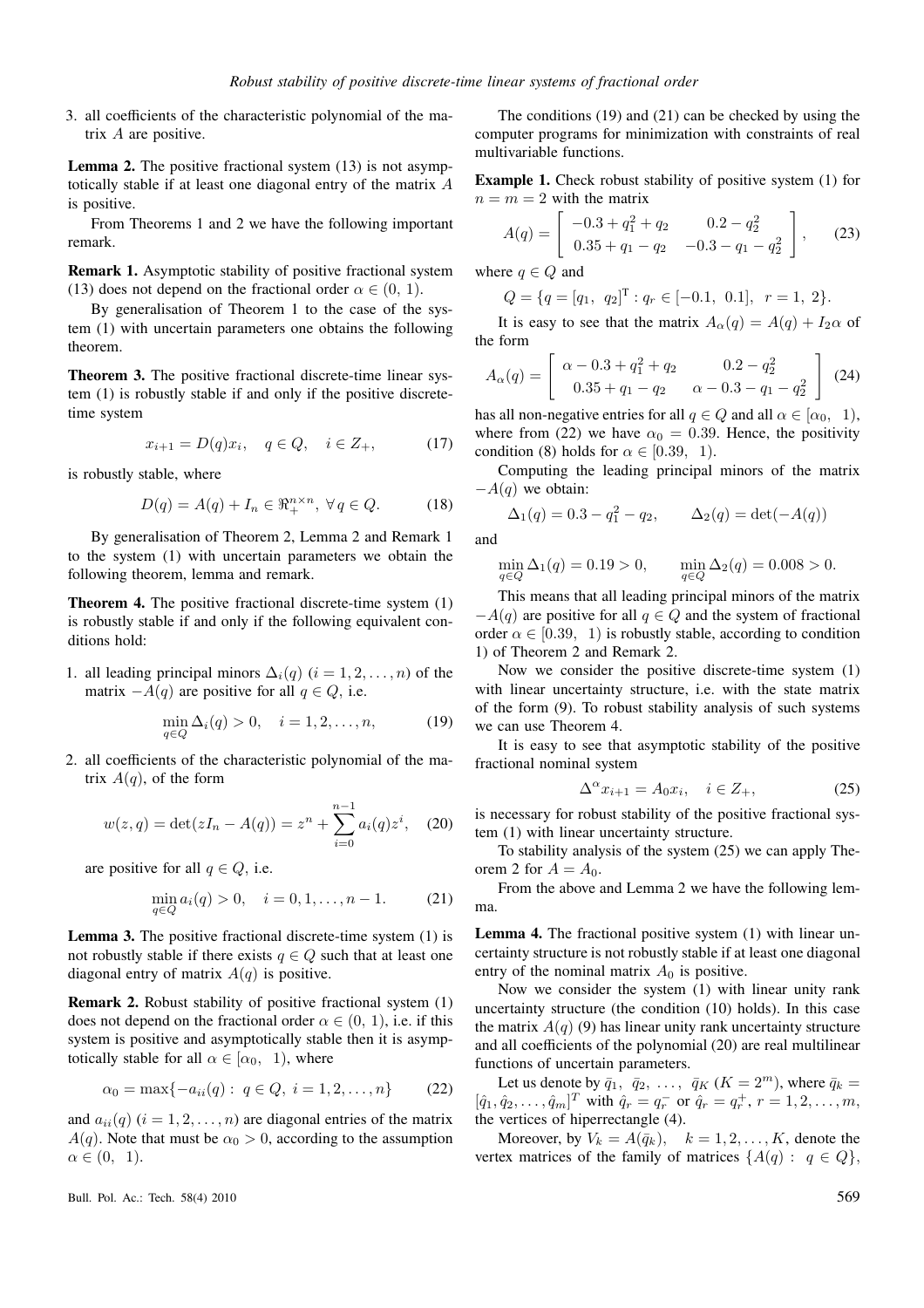where  $A(q)$  has the form (9). These matrices correspond to the vertices of the set (4).

**Theorem 5.** The positive fractional discrete-time system (1) with linear unity rank uncertainty structure is robustly stable if and only if all the positive vertex systems

$$
\Delta^{\alpha} x_{i+1} = V_k x_i, \quad k = 1, 2, \dots, K,
$$
 (26)

are asymptotically stable, i.e. the conditions of Theorem 2 are satisfied for  $A = V_k$  and for all  $k = 1, 2, \dots, K$ .

**Proof.** Necessity is obvious because the systems (26) belong to the family (1) of positive systems with  $A(q)$  of the form (9).

The proof of sufficiency is based on the following observation: if the system (1) has linear unity rank uncertainty structure (the condition (10) holds) then the coefficients  $a_i(q)$ ,  $i = 0, 1, \ldots, n - 1$ , of (20) are real multilinear functions of uncertain parameters  $q_r$ ,  $r = 1, 2, \ldots, m$ , and therefore

$$
\min_{q \in Q} a_i(q) = \min_k a_i(\bar{q}_k), \quad i = 0, 1, \dots, n - 1.
$$
 (27)

From the condition 3. of Theorem 2 it follows that if the positive systems (26) are asymptotically stable, then all coefficients of the characteristic polynomials of the matrices  $V_k$ ,  $k = 1, 2, \ldots, K$ , are positive, i.e.

$$
a_i(\bar{q}_k) > 0, \quad i = 0, 1, \dots, n-1, \quad k = 1, 2, \dots, K.
$$
 (28)

Hence,  $\min_k a_i(\bar{q}_k) > 0$  for  $i = 0, 1, \ldots, n-1$ , and by (27),

$$
\min_{q \in Q} a_i(q) > 0, \quad i = 0, 1, \dots, n - 1.
$$
 (29)

This means that all coefficients of the polynomial (20) are positive for all  $q \in Q$ , and by condition 2. of Theorem 4, the positive system (1) is robustly stable.

To asymptotic stability analysis of the positive systems (26) we can apply Theorem 2 assuming  $V_k = A(\bar{q}_k)$  for  $k = 1, 2, \ldots, K$  instead of the matrix A.

**Example 2.** Check robust stability of the positive system (1) with  $n = 2$ ,  $\alpha = 0.5$ ,  $m = 2$  and the matrix  $A(q)$  of the form (9) with

$$
A_0 = \begin{bmatrix} -0.3 & 0.15 \\ 0.3 & -0.4 \end{bmatrix}, \qquad E_1 = \begin{bmatrix} 1 & 0 \\ 0 & 0 \end{bmatrix},
$$

$$
E_2 = \begin{bmatrix} 1 & 0 \\ -0.5 & 0 \end{bmatrix},
$$
(30)

where  $q \in Q$  with

$$
Q = \{q = [q_1, q_2]^{T} : q_r \in [-0.1, 0.1], r = 1, 2\}.
$$
 (31)

It is easy to see that the system (1) with the state matrix  $(9)$ ,  $(30)$  is positive (the condition  $(8)$  holds), has unity rank uncertainty structure (the condition (10) holds) and the positive nominal system (25) is asymptotically stable (all leading principal minors of the matrix  $-A_0$  are positive).

We apply Theorem 5 to the robust stability analysis.

The set (31) of  $m = 2$  uncertain parameters has  $K =$  $2^m = 4$  vertices. Hence, there is  $K = 4$  the vertex systems (26). Asymptotic stability of the vertex systems is necessary and sufficient for robust stability of the system under consideration.

Computing the vertices of the value set (31) of uncertain parameters, the vertex matrices  $V_k = A(\bar{q}_k)$  and the matrices  $-V_k$ ,  $k = 1, 2, \ldots, 4$ , one obtains

$$
\bar{q}_1 = \begin{bmatrix} -0.1 \\ -0.1 \end{bmatrix}, \quad \bar{q}_2 = \begin{bmatrix} -0.1 \\ 0.1 \end{bmatrix},
$$
  
\n
$$
\bar{q}_3 = \begin{bmatrix} 0.1 \\ 0.1 \end{bmatrix}, \quad \bar{q}_4 = \begin{bmatrix} 0.1 \\ -0.1 \end{bmatrix},
$$
  
\n
$$
-V_1 = \begin{bmatrix} 0.5 & -0.15 \\ -0.35 & 0.4 \end{bmatrix},
$$
  
\n
$$
-V_2 = \begin{bmatrix} 0.3 & -0.15 \\ -0.25 & 0.4 \end{bmatrix},
$$
  
\n
$$
-V_3 = \begin{bmatrix} 0.1 & -0.15 \\ -0.25 & 0.4 \end{bmatrix},
$$
  
\n
$$
-V_4 = \begin{bmatrix} 0.3 & -0.15 \\ -0.35 & 0.4 \end{bmatrix}.
$$
  
\n(33b)

It is easy to check that all leading principal minors of matrices (33) are positive. This means, according to condition 2) of Theorem 2, that all the vertex positive systems (26) are asymptotically stable. Hence, from Theorem 5 it follows that the system is robustly stable.

The same result we obtain from Theorem 4, because all leading principal minors of the matrix  $-A(q)$  of the form

$$
-A(q) = \begin{bmatrix} 0.3 - q_1 - q_2 & -0.15 \\ -0.3 + 0.5q_2 & 0.4 \end{bmatrix},
$$

are positive for all  $q \in Q$ .

Note that the system is positive and robustly stable not only for  $\alpha = 0.5$ , but for any  $\alpha \in [\alpha_0, 1)$ , where according to (22),  $\alpha_0 = \max_{q \in Q} (0.3 - q_1 - q_2) = 0.5$ .

Now we consider the special case of the positive discretetime fractional system (1) with linear uncertainty structure, called the positive fractional discrete-time interval system. This system is described by the following autonomous state equation

$$
\Delta^{\alpha} x_{i+1} = [A^-, \ A^+] x_i, \quad i \in Z_+, \tag{34}
$$

where  $\alpha \in (0, 1), [A^-, A^+]$  is the interval matrix, i.e. the set of real  $n \times n$  matrices  $A = [a_{ij}]$ , such that  $a_{ij}^- \le a_{ij} \le a_{ij}^+$ ,  $i, j = 1, 2, \dots, n$ , where  $A^- = [a_{ij}^-]$ ,  $A^+ = [a_{ij}^+]$ .

From the above and Lemma 1 it follows that the system (34) is positive if and only if

$$
A_{\alpha}^- = A^- + I_n \alpha \in \mathbb{R}_+^{n \times n}.
$$
 (35)

Applying Theorem 3 to the positive system (35) we obtain that robust stability of this system is equivalent to robust stability of the positive interval system of natural order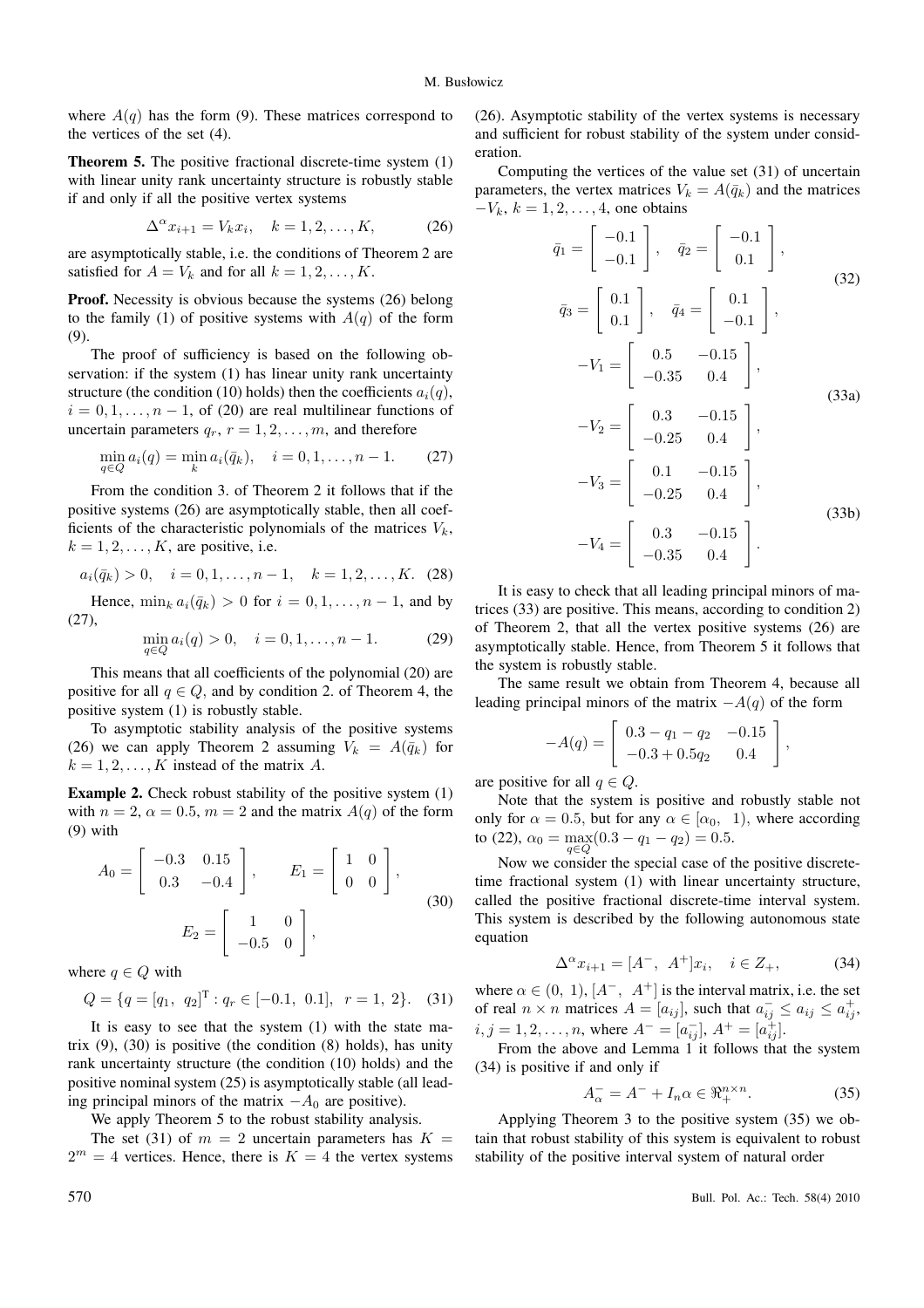$$
x_{i+1} = [D^-, \ D^+]x_i, \quad i \in Z_+, \tag{36}
$$

where

$$
D^{-} = (A^{-} + I_{n}) \in \mathbb{R}_{+}^{n \times n},
$$
  
\n
$$
D^{+} = (A^{+} + I_{n}) \in \mathbb{R}_{+}^{n \times n}.
$$
\n(37)

It is easy to see that the interval matrix  $[D^-, D^+]$  is a matrix with non-negative entries if and only if the condition (35) holds.

**Theorem 6.** The positive fractional discrete-time interval system (34) is robustly stable if and only if the positive system

$$
x_{i+1} = D^+ x_i, \quad i \in Z_+, \tag{38}
$$

is asymptotically stable.

**Proof.** It follows from the above considerations and the fact that the positive interval system (36) is robustly stable if and only if the positive system (38) is asymptotically stable [28].

To asymptotic stability checking of the positive systems (38) we can apply Theorem 2 for  $A = D^{+}$ .

In the case of the positive system (1) with linear uncertainty structure and non-negative perturbation matrices, i.e. with the state matrix of the form  $(9)$  satisfying the condition  $(11)$ , we have  $q_r E_r \in [q_r^- E_r, q_r^+ E_r]$  for any fixed  $q_r \in [q_r^-, q_r^+]$ and  $A(q) \in [A^-, A^+]$  for all  $q \in Q$ , where

$$
A^{-} = A_0 + \sum_{r=1}^{m} q_r^{-} E_r, \quad A^{+} = A_0 + \sum_{r=1}^{m} q_r^{+} E_r.
$$
 (39)

This means that robust stability of the positive interval system (34) is sufficient for robust stability of the positive system (1) with linear uncertainty structure and non-negative perturbation matrices. Moreover, asymptotic stability of the positive system (38) is necessary and sufficient for robust stability of the positive interval system (34).

Hence, asymptotic stability of the positive system (38) is sufficient for robust stability of the positive system (1) with linear uncertainty structure and non-negative perturbation matrices.

From Theorem 1 we have that asymptotic stability of the positive system (38) is equivalent to asymptotic stability of the positive fractional system (1) with the state matrix  $A(q) = A^{+}$ , where  $A^{+}$  has the form given in (39).

This means that asymptotic stability of the positive system (38) is also necessary for robust stability of the positive system (1) with linear uncertainty structure and non-negative perturbation matrices.

Hence, we have the following theorem and lemma.

**Theorem 7.** The positive fractional discrete-time system (1) with linear uncertainty structure and non-negative perturbation matrices is robustly stable if and only if the positive system of natural order (38) is asymptotically stable, where  $D^+$  has the form given in (37).

**Lemma 5.** The positive system (1) with linear uncertainty structure and non-negative perturbation matrices is not robustly stable if at least one diagonal entry of the matrix  $A^+$ is positive.

From Theorems 2 and 7 we obtain the following theorem.

**Theorem 8.** The positive fractional discrete-time system (1) with linear uncertainty structure and non-negative perturbation matrices is robustly stable if and only if one of the following equivalent conditions holds:

- 1. eigenvalues  $z_1, z_2, \cdots, z_n$  of the matrix  $D^+ = A^+ + I_n$ have moduli less than 1,
- 2. all leading principal minors of the matrix  $-A^+$  are positive,
- 3. all coefficients of the characteristic polynomial of the matrix  $A^+$  are positive.

**Example 3.** Check robust stability of the positive fractional system (1) with  $n = 2$ ,  $\alpha = 0.5$ ,  $m = 2$  and the matrix  $A(q)$ of the form (9) with

$$
A_0 = \begin{bmatrix} -0.3 & 0.15 \\ 0.3 & -0.4 \end{bmatrix}, \qquad E_1 = \begin{bmatrix} 1 & 0 \\ 0 & 0 \end{bmatrix},
$$

$$
E_2 = \begin{bmatrix} 1 & 0 \\ 0.5 & 0 \end{bmatrix},
$$
(40)

where the set  $Q$  is given by (31).

The system under consideration is a positive system with linear uncertainty structure with non-negative perturbation matrices. Therefore, we apply Theorem 8 to the robust stability analysis.

Computing the matrix  $-A^+$ , where  $A^+$  has the form given in (39) we obtain

$$
-A^{+} = \begin{bmatrix} 0.1 & -0.15 \\ -0.35 & 0.4 \end{bmatrix}.
$$
 (41)

Matrix (41) has non-positive leading principal minor  $\Delta_2 = \det(-A^+)$  and the system is not robustly stable, according to Theorem 8.

The same result we obtain from Theorem 4, because not all leading principal minors of the matrix  $-A(q)$  of the form

$$
-A(q) = \begin{bmatrix} 0.3 - q_1 - q_2 & -0.15 \\ -0.3 - 0.5q_2 & 0.4 \end{bmatrix},
$$

are positive for all  $q \in Q$ .

## **4. Concluding remarks**

Simple necessary and sufficient conditions for robust stability of the positive discrete-time linear system (1) of fractional order  $0 < \alpha < 1$  in the general case and in the case of system with linear uncertainty structure in two sub-cases: 1) unity rank uncertainty structure (the condition (10) holds), 2) nonnegative perturbation matrices (the condition (11) holds, satisfaction of (10) is not necessary), have been given.

It has been shown that:

- robust stability of the positive fractional system (1) is equivalent to robust stability of the positive discrete-time system of natural order (17) (Theorem 3),
- the positive fractional system (1) with linear unity rank uncertainty structure is robustly stable if and only if the positive vertex systems (26) of natural order are asymptotically stable (Theorem 5),